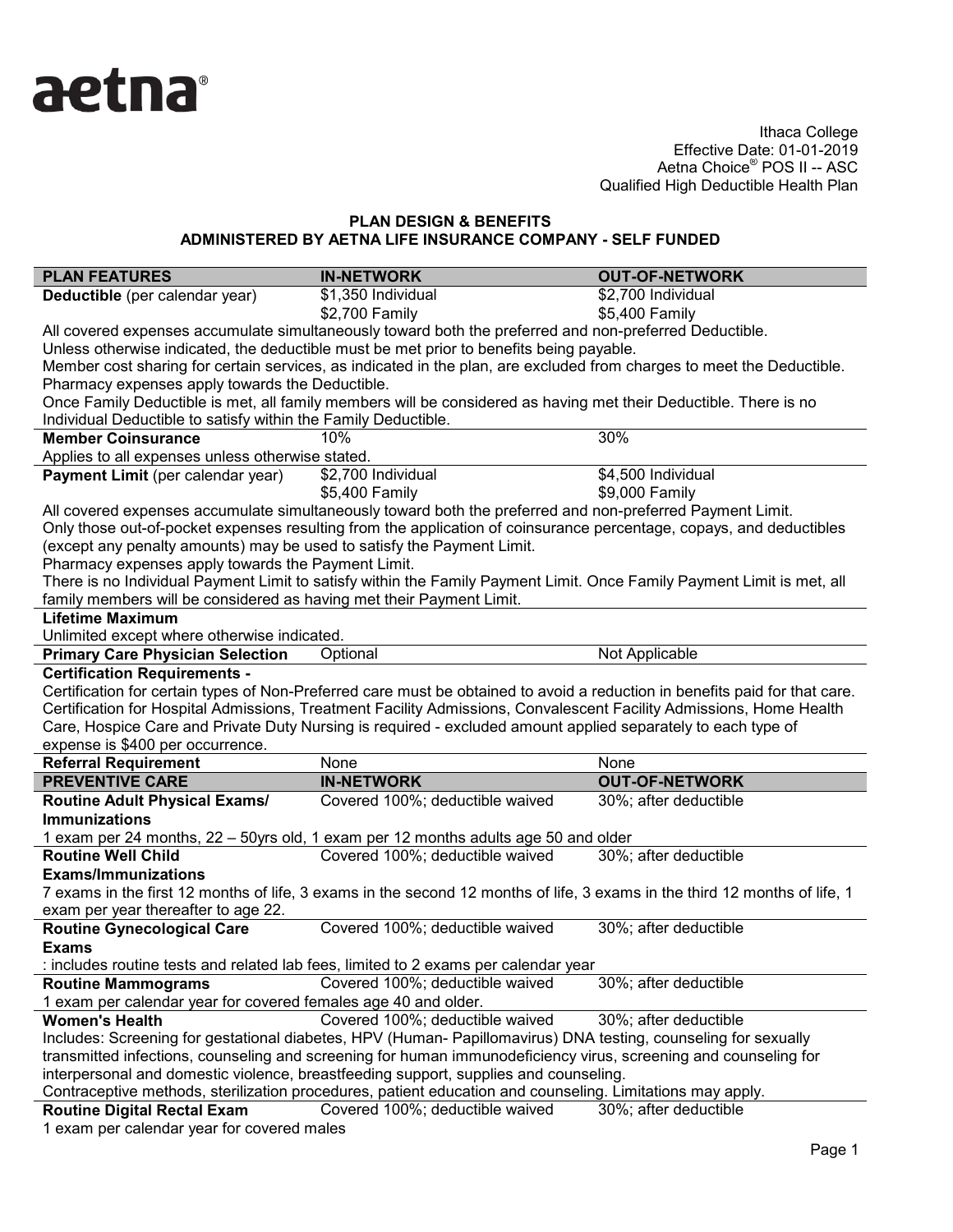

| <b>Prostate-specific Antigen Test</b>                                                                                | Covered 100%; deductible waived                                                                                              | 30%; after deductible                            |  |  |
|----------------------------------------------------------------------------------------------------------------------|------------------------------------------------------------------------------------------------------------------------------|--------------------------------------------------|--|--|
| 1 exam per calendar year for covered males                                                                           |                                                                                                                              |                                                  |  |  |
| <b>Colorectal Cancer Screening</b>                                                                                   | Covered 100%; deductible waived                                                                                              | Covered under Routine Adult Exams                |  |  |
| Starting at age 50, fecal occult blood test once per year. Sigmoidoscopy every 5 years. Double contract barium enema |                                                                                                                              |                                                  |  |  |
| every 5 years. Colonoscopy every 10 years.                                                                           |                                                                                                                              |                                                  |  |  |
| <b>Routine Eye Exams</b>                                                                                             | Covered 100%; deductible waived                                                                                              | 30%; after deductible                            |  |  |
| 1 routine exam per 24 months.                                                                                        |                                                                                                                              |                                                  |  |  |
| <b>Routine Hearing Screening</b>                                                                                     | Covered 100%; deductible waived                                                                                              | 30%; after deductible                            |  |  |
| <b>PHYSICIAN SERVICES</b>                                                                                            | <b>IN-NETWORK</b>                                                                                                            | <b>OUT-OF-NETWORK</b>                            |  |  |
| <b>Office Visits to Non-Specialist</b>                                                                               | 10%; after deductible                                                                                                        | 30%; after deductible                            |  |  |
|                                                                                                                      | Includes services of an internist, general physician, family practitioner or pediatrician.                                   |                                                  |  |  |
| <b>Specialist Office Visits</b>                                                                                      | 10%; after deductible                                                                                                        | 30%; after deductible                            |  |  |
| <b>Hearing Exams</b>                                                                                                 | Covered 100%; deductible waived                                                                                              | 30%; after deductible                            |  |  |
| 1 routine exam per 24 months.                                                                                        |                                                                                                                              |                                                  |  |  |
| <b>Pre-Natal Maternity</b>                                                                                           | Covered 100%; deductible waived                                                                                              | Covered according to standard claim<br>practice. |  |  |
| <b>Walk-in Clinics</b>                                                                                               | 10%; after deductible                                                                                                        | 30%; after deductible                            |  |  |
|                                                                                                                      | Walk-in Clinics are network, free-standing health care facilities. They are an alternative to a physician's office visit for |                                                  |  |  |
|                                                                                                                      | treatment of unscheduled, non-emergency illnesses and injuries and the administration of certain immunizations. It is        |                                                  |  |  |
|                                                                                                                      | not an alternative for emergency room services or the ongoing care provided by a physician. Neither an emergency             |                                                  |  |  |
|                                                                                                                      | room, nor the outpatient department of a hospital, shall be considered a Walk-in Clinic.                                     |                                                  |  |  |
| <b>Allergy Testing</b>                                                                                               | 10%; after deductible                                                                                                        | 30%; after deductible                            |  |  |
| <b>Allergy Injections</b>                                                                                            | 10%; after deductible                                                                                                        | 30%; after deductible                            |  |  |
|                                                                                                                      |                                                                                                                              |                                                  |  |  |
| <b>DIAGNOSTIC PROCEDURES</b>                                                                                         | <b>IN-NETWORK</b>                                                                                                            | <b>OUT-OF-NETWORK</b>                            |  |  |
| <b>Diagnostic X-ray</b>                                                                                              | 10%; after deductible                                                                                                        | 30%; after deductible                            |  |  |
| (other than Complex Imaging Services)                                                                                |                                                                                                                              |                                                  |  |  |
|                                                                                                                      | If performed as a part of a physician office visit and billed by the physician, expenses are covered subject to the          |                                                  |  |  |
| applicable physician's office visit member cost sharing.                                                             |                                                                                                                              |                                                  |  |  |
| <b>Diagnostic Laboratory</b>                                                                                         | 10%; after deductible                                                                                                        | 30%; after deductible                            |  |  |
|                                                                                                                      | If performed as a part of a physician office visit and billed by the physician, expenses are covered subject to the          |                                                  |  |  |
| applicable physician's office visit member cost sharing.                                                             |                                                                                                                              |                                                  |  |  |
| <b>Diagnostic Complex Imaging</b>                                                                                    | 15%; after deductible                                                                                                        | 30%; after deductible                            |  |  |
| <b>EMERGENCY MEDICAL CARE</b>                                                                                        | <b>IN-NETWORK</b>                                                                                                            | <b>OUT-OF-NETWORK</b>                            |  |  |
| <b>Urgent Care Provider</b>                                                                                          | 10%; after deductible                                                                                                        | 30%; after deductible                            |  |  |
| <b>Non-Urgent Use of Urgent Care</b>                                                                                 | Not Covered                                                                                                                  | Not Covered                                      |  |  |
| Provider                                                                                                             |                                                                                                                              |                                                  |  |  |
| <b>Emergency Room</b>                                                                                                | 15%; after deductible                                                                                                        | Same as in-network care                          |  |  |
| Non-Emergency Care in an                                                                                             | Not Covered                                                                                                                  | <b>Not Covered</b>                               |  |  |
|                                                                                                                      |                                                                                                                              |                                                  |  |  |
| <b>Emergency Room</b>                                                                                                |                                                                                                                              | Same as in-network care                          |  |  |
| <b>Emergency Use of Ambulance</b>                                                                                    | 10%; after deductible<br>Not Covered                                                                                         | Not Covered                                      |  |  |
| <b>Non-Emergency Use of Ambulance</b><br><b>HOSPITAL CARE</b>                                                        | <b>IN-NETWORK</b>                                                                                                            | <b>OUT-OF-NETWORK</b>                            |  |  |
|                                                                                                                      |                                                                                                                              |                                                  |  |  |
| <b>Inpatient Coverage</b>                                                                                            | 10%; after deductible                                                                                                        | 30%; after deductible                            |  |  |
| <b>Inpatient Maternity Coverage</b>                                                                                  | Your cost sharing applies to all covered benefits incurred during your inpatient stay.<br>10%; after deductible              |                                                  |  |  |
| (includes delivery and postpartum                                                                                    |                                                                                                                              | 30%; after deductible                            |  |  |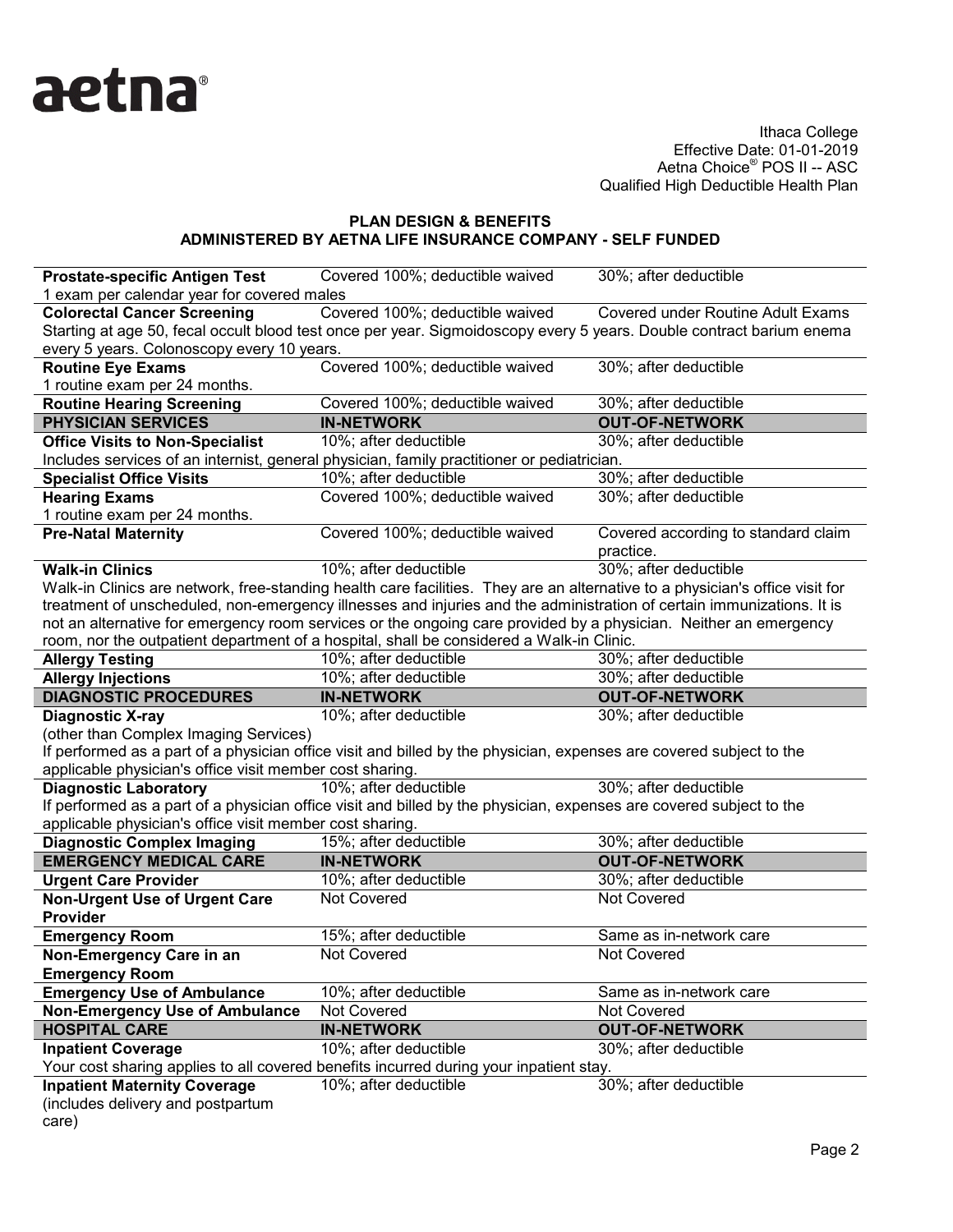

|                                                                                          | Your cost sharing applies to all covered benefits incurred during your inpatient stay.                             |                                          |  |  |  |
|------------------------------------------------------------------------------------------|--------------------------------------------------------------------------------------------------------------------|------------------------------------------|--|--|--|
| <b>Outpatient Hospital Expenses</b>                                                      | 10%; after deductible                                                                                              | 30%; after deductible                    |  |  |  |
| Your cost sharing applies to all covered benefits incurred during your outpatient visit. |                                                                                                                    |                                          |  |  |  |
| <b>Outpatient Surgery - Hospital</b>                                                     | 10%; after deductible                                                                                              | 30%; after deductible                    |  |  |  |
|                                                                                          | Your cost sharing applies to all covered benefits incurred during your outpatient visit.                           |                                          |  |  |  |
| <b>Outpatient Surgery - Freestanding</b>                                                 | 10%; after deductible                                                                                              | 30%; after deductible                    |  |  |  |
| <b>Facility</b>                                                                          |                                                                                                                    |                                          |  |  |  |
|                                                                                          | Your cost sharing applies to all covered benefits incurred during your outpatient visit.                           |                                          |  |  |  |
| <b>MENTAL HEALTH SERVICES</b>                                                            | <b>IN-NETWORK</b>                                                                                                  | <b>OUT-OF-NETWORK</b>                    |  |  |  |
| Inpatient                                                                                | 10%; after deductible                                                                                              | 30%; after deductible                    |  |  |  |
|                                                                                          | Your cost sharing applies to all covered benefits incurred during your inpatient stay.                             |                                          |  |  |  |
| <b>Mental Health Office Visits</b>                                                       | 10%; after deductible                                                                                              | 30%; after deductible                    |  |  |  |
|                                                                                          | Your cost sharing applies to all covered benefits incurred during your outpatient visit.                           |                                          |  |  |  |
| <b>Other Mental Health Services</b>                                                      | Covered 100%; after deductible                                                                                     | 30%; after deductible                    |  |  |  |
| <b>SUBSTANCE ABUSE</b>                                                                   | <b>IN-NETWORK</b>                                                                                                  | <b>OUT-OF-NETWORK</b>                    |  |  |  |
| Inpatient                                                                                | 10%; after deductible                                                                                              | 30%; after deductible                    |  |  |  |
| Your cost sharing applies to all covered benefits incurred during your inpatient stay.   |                                                                                                                    |                                          |  |  |  |
| <b>Residential Treatment Facility</b>                                                    | 10%; after deductible                                                                                              | 30%; after deductible                    |  |  |  |
| <b>Substance Abuse Office Visits</b>                                                     | 10%; after deductible                                                                                              | 30%; after deductible                    |  |  |  |
|                                                                                          | Your cost sharing applies to all covered benefits incurred during your outpatient visit.                           |                                          |  |  |  |
| <b>Other Substance Abuse Services</b>                                                    | Covered 100%; after deductible                                                                                     | 30%; after deductible                    |  |  |  |
| <b>OTHER SERVICES</b>                                                                    | <b>IN-NETWORK</b>                                                                                                  | <b>OUT-OF-NETWORK</b>                    |  |  |  |
|                                                                                          |                                                                                                                    |                                          |  |  |  |
| <b>Skilled Nursing Facility</b>                                                          | 10%; after deductible                                                                                              | 30%; after deductible                    |  |  |  |
| Limited to 120 days per calendar year.                                                   |                                                                                                                    |                                          |  |  |  |
|                                                                                          | Your cost sharing applies to all covered benefits incurred during your inpatient stay.                             |                                          |  |  |  |
| <b>Home Health Care</b>                                                                  | 10%; after deductible                                                                                              | 30%; after deductible                    |  |  |  |
| Limited to 120 visits per year.                                                          |                                                                                                                    |                                          |  |  |  |
|                                                                                          | Each visit by a nurse or therapist is one visit. Each visit up to 4 hours by a home health care aide is one visit. |                                          |  |  |  |
| <b>Hospice Care - Inpatient</b>                                                          | Covered 100%; after deductible                                                                                     | 30%; after deductible                    |  |  |  |
|                                                                                          | Your cost sharing applies to all covered benefits incurred during your inpatient stay.                             |                                          |  |  |  |
| <b>Hospice Care - Outpatient</b>                                                         | Covered 100%; after deductible                                                                                     | 30%; after deductible                    |  |  |  |
|                                                                                          | Your cost sharing applies to all covered benefits incurred during your outpatient visit.                           |                                          |  |  |  |
|                                                                                          | Aetna Compassionate Care Program (ACCP) - Enrollment available to members with a 12 month terminal                 |                                          |  |  |  |
| prognosis. Members would be able to continue receiving curative care.                    |                                                                                                                    |                                          |  |  |  |
| <b>Private Duty Nursing</b>                                                              | 10%; after deductible                                                                                              | 30%; after deductible                    |  |  |  |
| Limited to 70 eight hour shifts per year.                                                |                                                                                                                    |                                          |  |  |  |
|                                                                                          | Each period of private duty nursing of up to 8 hours will be deemed to be one private duty nursing shift.          |                                          |  |  |  |
| <b>Outpatient Short-Term</b>                                                             | 10%; after deductible                                                                                              | 30%; after deductible                    |  |  |  |
| Rehabilitation                                                                           |                                                                                                                    |                                          |  |  |  |
|                                                                                          | Includes speech, physical, occupational therapy; limited to 60 visits per calendar year                            |                                          |  |  |  |
| <b>Habilitative Services (Physical</b>                                                   | Cost sharing same as any other                                                                                     | Cost sharing same as any other           |  |  |  |
| Therapy/Occupational                                                                     | physical, occupational, speech                                                                                     | physical, occupational, speech           |  |  |  |
| Therapy/Speech Therapy)<br><b>Spinal Manipulation Therapy</b>                            | therapy expense<br>10%; after deductible                                                                           | therapy expense<br>30%; after deductible |  |  |  |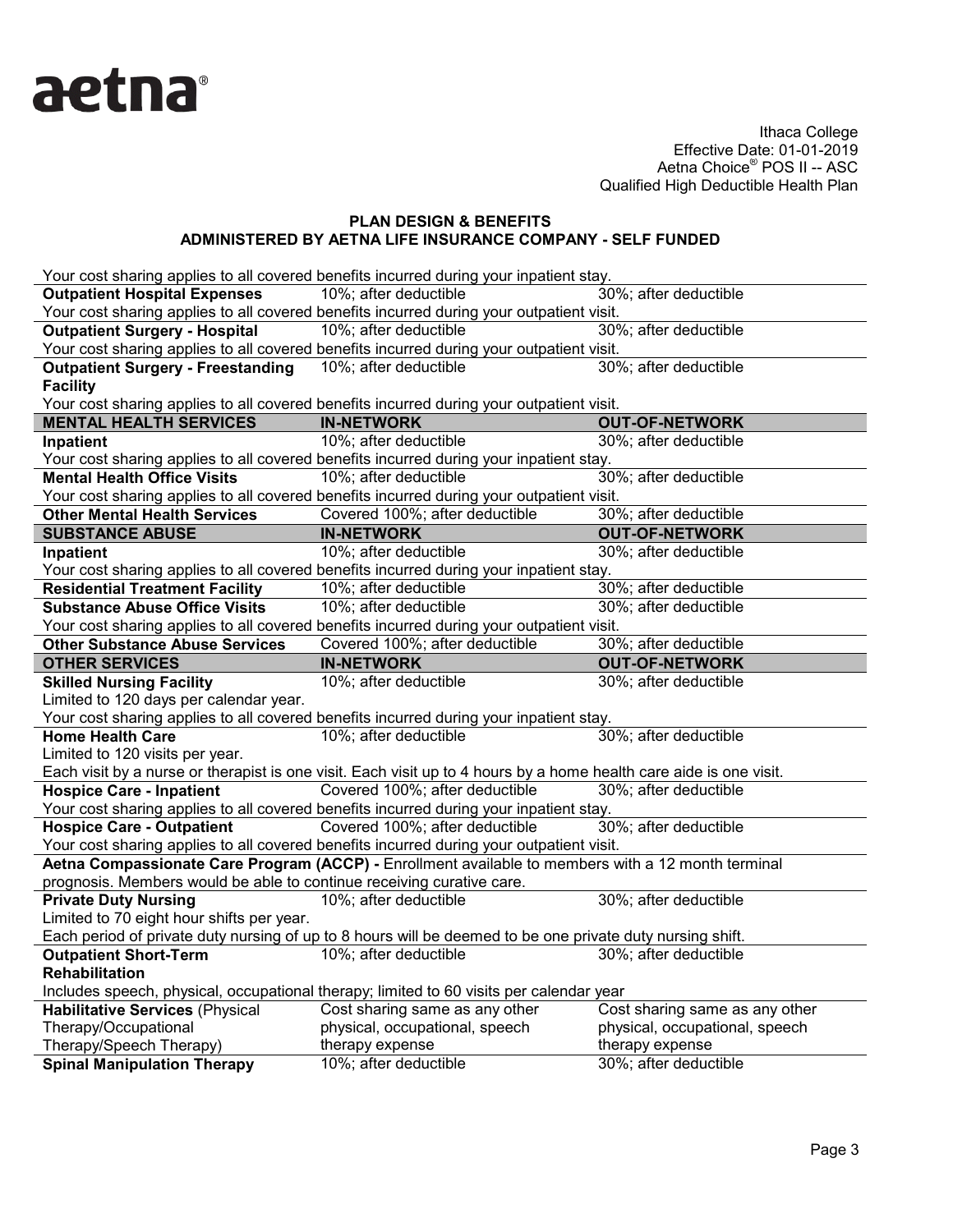

| Maintenance services are not covered                                                                                        |                                                                                                              |                                                              |  |  |
|-----------------------------------------------------------------------------------------------------------------------------|--------------------------------------------------------------------------------------------------------------|--------------------------------------------------------------|--|--|
| <b>Autism Behavioral Therapy</b>                                                                                            | Refer to MBH Outpatient Mental<br>Health                                                                     | Refer to MBH Outpatient Mental<br>Health                     |  |  |
| Combined with outpatient mental health visits                                                                               |                                                                                                              |                                                              |  |  |
| <b>Autism Applied Behavior Analysis</b>                                                                                     | Covered 100%; after deductible                                                                               | 30%; after deductible                                        |  |  |
| <b>Autism Physical Therapy</b>                                                                                              | 10%; after deductible                                                                                        | 30%; after deductible                                        |  |  |
| <b>Autism Occupational Therapy</b>                                                                                          | 10%; after deductible                                                                                        | 30%; after deductible                                        |  |  |
| <b>Autism Speech Therapy</b>                                                                                                | 10%; after deductible                                                                                        | 30%; after deductible                                        |  |  |
| <b>Durable Medical Equipment</b>                                                                                            | 10%; after deductible                                                                                        | 30%; after deductible                                        |  |  |
| <b>Diabetic Supplies</b>                                                                                                    | Covered the same as any other                                                                                | Covered the same as any other                                |  |  |
|                                                                                                                             | medical expense                                                                                              | medical expense                                              |  |  |
| <b>Affordable Care Act mandated</b>                                                                                         | Covered 100%; deductible waived                                                                              | Covered same as any other expense.                           |  |  |
| <b>Women's Contraceptives</b>                                                                                               |                                                                                                              |                                                              |  |  |
| <b>Women's Contraceptive drugs and</b>                                                                                      | Covered 100%; deductible waived                                                                              | Covered same as any other medical                            |  |  |
| devices not obtainable at a                                                                                                 |                                                                                                              | expense.                                                     |  |  |
| pharmacy                                                                                                                    |                                                                                                              |                                                              |  |  |
| <b>Infusion Therapy</b>                                                                                                     | Your cost sharing is based on the                                                                            | Your cost sharing is based on the                            |  |  |
| Administered in the home or                                                                                                 | type of service and where it is                                                                              | type of service and where it is                              |  |  |
| physician's office                                                                                                          | performed                                                                                                    | performed                                                    |  |  |
| <b>Infusion Therapy</b>                                                                                                     | Your cost sharing is based on the                                                                            | Your cost sharing is based on the                            |  |  |
| Administered in an outpatient hospital                                                                                      | type of service and where it is                                                                              | type of service and where it is                              |  |  |
| department or freestanding facility                                                                                         | performed                                                                                                    | performed                                                    |  |  |
| <b>Vision Eyewear</b>                                                                                                       | Not Covered                                                                                                  | Not Covered                                                  |  |  |
| <b>Transplants</b>                                                                                                          | 10%; after deductible                                                                                        | 30%; after deductible                                        |  |  |
|                                                                                                                             | Preferred coverage is provided at an<br>IOE contracted facility only.                                        | Non-Preferred coverage is provided<br>at a Non-IOE facility. |  |  |
| <b>Bariatric Surgery</b>                                                                                                    | 10%; after deductible                                                                                        | 30%; after deductible                                        |  |  |
|                                                                                                                             | Your cost sharing applies to all covered benefits incurred during your inpatient stay.                       |                                                              |  |  |
| <b>FAMILY PLANNING</b>                                                                                                      | <b>IN-NETWORK</b>                                                                                            | <b>OUT-OF-NETWORK</b>                                        |  |  |
| <b>Infertility Treatment</b>                                                                                                | Your cost sharing is based on the                                                                            | Your cost sharing is based on the                            |  |  |
|                                                                                                                             | type of service and where it is                                                                              | type of service and where it is                              |  |  |
|                                                                                                                             | performed                                                                                                    | performed                                                    |  |  |
| Diagnosis and treatment of the underlying medical condition only.                                                           |                                                                                                              |                                                              |  |  |
| <b>Comprehensive Infertility Services</b>                                                                                   | 10%; after deductible                                                                                        | 30%; after deductible                                        |  |  |
| Artificial insemination and ovulation induction                                                                             |                                                                                                              |                                                              |  |  |
| <b>Advanced Reproductive</b>                                                                                                | 10%; after deductible                                                                                        | 30%; after deductible                                        |  |  |
| <b>Technology (ART)</b>                                                                                                     |                                                                                                              |                                                              |  |  |
| ART coverage includes: In vitro fertilization (IVF), zygote intra-fallopian transfer (ZIFT), gamete intrafallopian transfer |                                                                                                              |                                                              |  |  |
| (GIFT), cryopreserved embryo transfers, intracytoplasmic sperm injection (ICSI) or ovum microsurgery. Lifetime              |                                                                                                              |                                                              |  |  |
|                                                                                                                             | maximum of \$20,000 applies to all procedures (Comprehensive and ART) covered by any Aetna plan except where |                                                              |  |  |
| prohibited by law.                                                                                                          |                                                                                                              |                                                              |  |  |
| Vasectomy                                                                                                                   | Your cost sharing is based on the                                                                            | 30%; after deductible                                        |  |  |
|                                                                                                                             | type of service and where it is                                                                              |                                                              |  |  |
|                                                                                                                             | performed                                                                                                    |                                                              |  |  |
| <b>Tubal Ligation</b>                                                                                                       | Covered 100%; deductible waived                                                                              | Your cost sharing is based on the                            |  |  |
|                                                                                                                             |                                                                                                              | type of service and where it is<br>performed                 |  |  |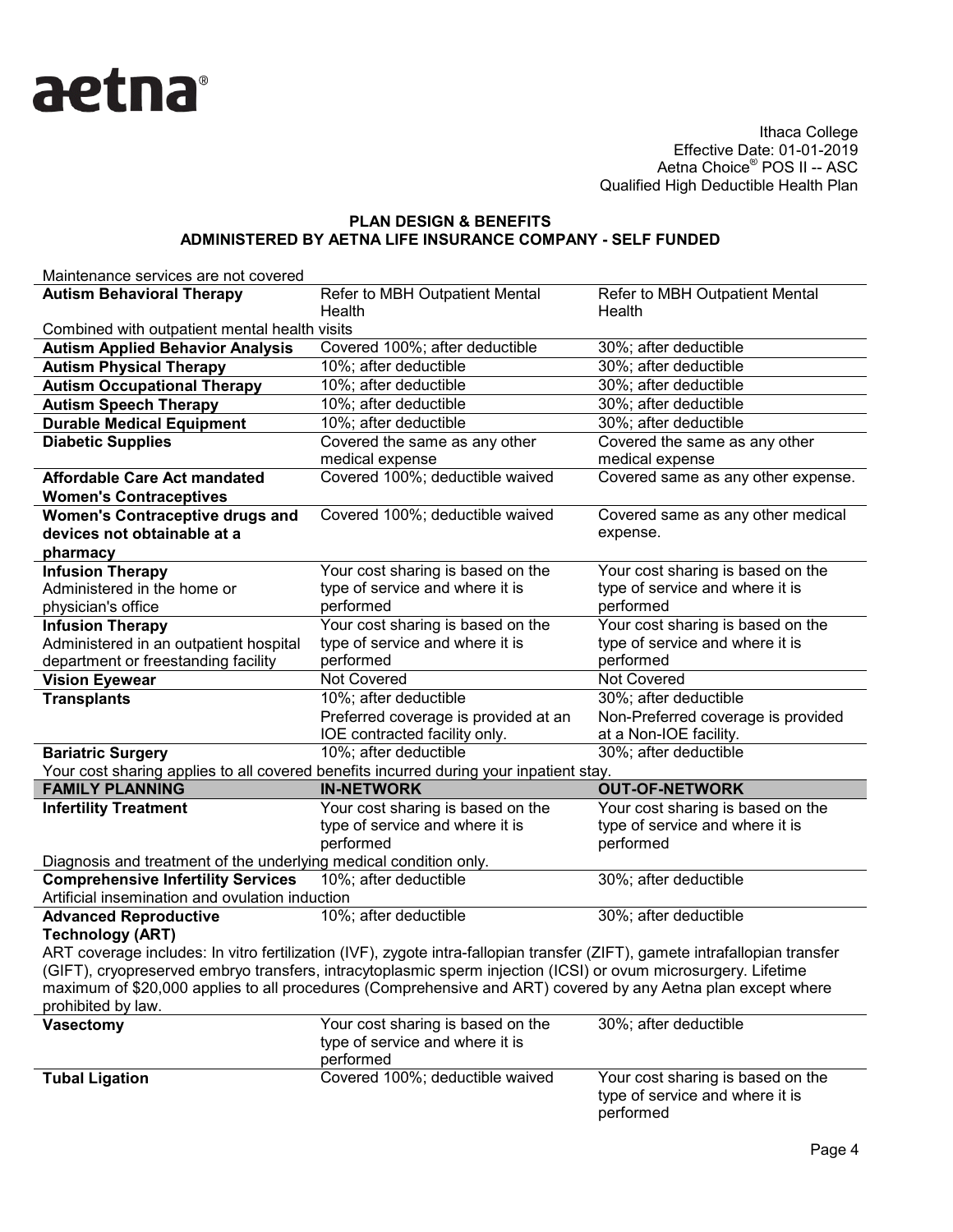

## **PLAN DESIGN & BENEFITS ADMINISTERED BY AETNA LIFE INSURANCE COMPANY - SELF FUNDED**

| <b>PHARMACY</b>                                                                                                                                             | <b>IN-NETWORK</b>                                                                                                                                                                                                           | <b>OUT-OF-NETWORK</b>                            |  |  |
|-------------------------------------------------------------------------------------------------------------------------------------------------------------|-----------------------------------------------------------------------------------------------------------------------------------------------------------------------------------------------------------------------------|--------------------------------------------------|--|--|
| pharmacy plan.                                                                                                                                              | The full cost of the drug is applied to the deductible before any benefits are considered for payment under the                                                                                                             |                                                  |  |  |
| <b>Pharmacy Plan Type</b>                                                                                                                                   | Aetna Standard Open Formulary                                                                                                                                                                                               |                                                  |  |  |
| <b>Generic Drugs</b>                                                                                                                                        |                                                                                                                                                                                                                             |                                                  |  |  |
| <b>Retail</b>                                                                                                                                               | \$10 copay                                                                                                                                                                                                                  | 30% of submitted cost; after<br>applicable copay |  |  |
| <b>Mail Order</b>                                                                                                                                           | \$20 copay                                                                                                                                                                                                                  | Not Applicable                                   |  |  |
| <b>Preferred Brand-Name Drugs</b>                                                                                                                           |                                                                                                                                                                                                                             |                                                  |  |  |
| <b>Retail</b>                                                                                                                                               | \$30 copay                                                                                                                                                                                                                  | 30% of submitted cost; after<br>applicable copay |  |  |
| <b>Mail Order</b>                                                                                                                                           | \$60 copay                                                                                                                                                                                                                  | Not Applicable                                   |  |  |
| <b>Non-Preferred Brand-Name Drugs</b>                                                                                                                       |                                                                                                                                                                                                                             |                                                  |  |  |
| <b>Retail</b>                                                                                                                                               | \$50 copay                                                                                                                                                                                                                  | 30% of submitted cost; after<br>applicable copay |  |  |
| <b>Mail Order</b>                                                                                                                                           | \$100 copay                                                                                                                                                                                                                 | Not Applicable                                   |  |  |
| <b>Pharmacy Day Supply and Requirements</b>                                                                                                                 |                                                                                                                                                                                                                             |                                                  |  |  |
| <b>Retail</b>                                                                                                                                               | Up to a 30 day supply from Aetna National Network                                                                                                                                                                           |                                                  |  |  |
| <b>Mandatory Maintenance Choice</b>                                                                                                                         | After two retail fills, members are required to fill a 90-day supply of                                                                                                                                                     |                                                  |  |  |
| Choice with opt out                                                                                                                                         | maintenance drugs at Aetna Rx Home Delivery® or CVS pharmacy. The                                                                                                                                                           |                                                  |  |  |
|                                                                                                                                                             | member must notify us of whether they want to continue to fill at a network<br>retail pharmacy by calling the number on the member ID card. Otherwise, the<br>member will be responsible for 100 percent of the cost-share. |                                                  |  |  |
| <b>Standard Specialty</b>                                                                                                                                   | Up to a 30 day supply                                                                                                                                                                                                       |                                                  |  |  |
|                                                                                                                                                             | All prescription fills must be through our preferred specialty pharmacy<br>network.                                                                                                                                         |                                                  |  |  |
|                                                                                                                                                             | Aetna Standard Plan Specialty Drug List                                                                                                                                                                                     |                                                  |  |  |
| Plan Includes: Diabetic supplies, blood glucose monitors, prescription weight loss drugs and contraceptive drugs and<br>devices obtainable from a pharmacy. |                                                                                                                                                                                                                             |                                                  |  |  |
| Includes sexual dysfunction drugs for females and males, including daily dose, additional 6 tablets a month for males<br>for erectile dysfunction.          |                                                                                                                                                                                                                             |                                                  |  |  |
| Oral and injectable fertility drugs included (physician charges for injections are not covered under RX, medical<br>coverage is limited).                   |                                                                                                                                                                                                                             |                                                  |  |  |
| Standard Pre-certification for Specialty Drugs included<br>Standard step therapy included                                                                   |                                                                                                                                                                                                                             |                                                  |  |  |
| Affordable Care Act mandated female contracentives and preventive medications covered 100% in petwork                                                       |                                                                                                                                                                                                                             |                                                  |  |  |

 $\mathop{\mathsf{an}}$ dated female contraceptives and preventive medications covered 100% in-network. **GENERAL PROVISIONS**

**Dependents Eligibility** Spouse, children from birth to age 26 regardless of student status.

Plans are provided by: Aetna Life Insurance Company. While this material is believed to be accurate as of the production date, it is subject to change.

Health benefits and health insurance plans contain exclusions and limitations. Not all health services are covered.

See plan documents for a complete description of benefits, exclusions, limitations and conditions of coverage. Plan features and availability may vary by location and are subject to change. Providers are independent contractors and are not our agents. Provider participation may change without notice. We do not provide care or guarantee access to health services.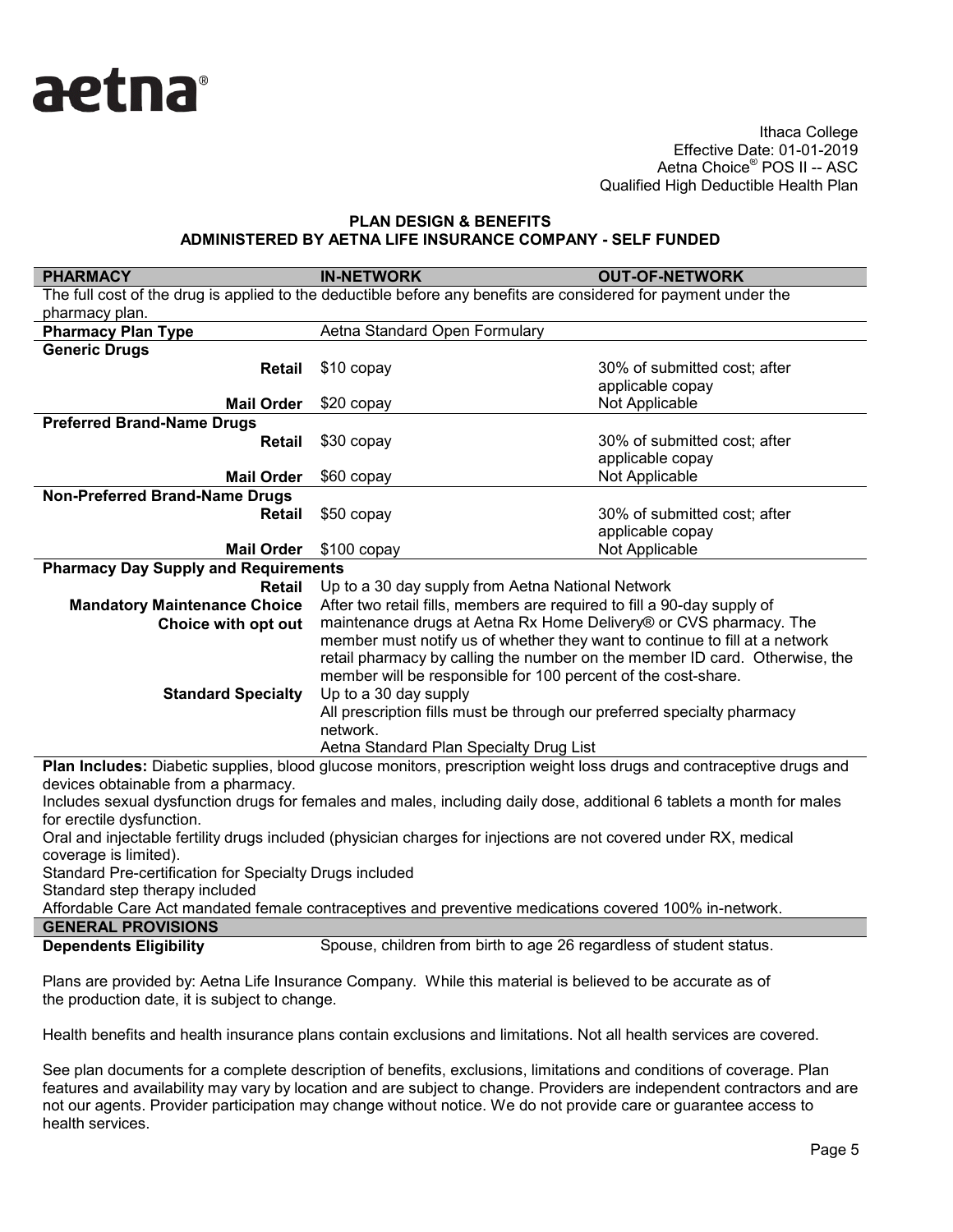

# **PLAN DESIGN & BENEFITS ADMINISTERED BY AETNA LIFE INSURANCE COMPANY - SELF FUNDED**

The following is a list of services and supplies that are generally *not covered*. However, your plan documents may contain exceptions to this list based on state mandates or the plan design or rider(s) purchased by your employer. • All medical and hospital services not specifically covered in, or which are limited or excluded by your plan documents.

- Cosmetic surgery, including breast reduction.
- Custodial care.
- Dental care and dental X-rays.
- Donor egg retrieval

• Experimental and investigational procedures, except for coverage for medically necessary routine patient care costs for members participating in a cancer clinical trial.

- Hearing aids
- Home births

• Immunizations for travel or work, except where medically necessary or indicated.

• Implantable drugs and certain injectable drugs including injectable infertility drugs.

• Infertility services, including artificial insemination and advanced reproductive technologies such as IVF, ZIFT, GIFT, ICSI and other related services, unless specifically listed as covered in your plan documents.

• Long-term rehabilitation therapy.

• Non-medically necessary services or supplies.

• Outpatient prescription drugs (except for treatment of diabetes), unless covered by a prescription plan rider and overthe-counter medications (except as provided in a hospital) and supplies.

- Radial keratotomy or related procedures.
- Reversal of sterilization.

• Services for the treatment of sexual dysfunction/enhancement, including therapy, supplies or counseling or prescription drugs.

- Special duty nursing.
- Therapy or rehabilitation other than those listed as covered.

• Weight control services including surgical procedures, medical treatments, weight control/loss programs, dietary regimens and supplements, appetite suppressants and other medications; food or food supplements, exercise programs, exercise or other equipment; and other services and supplies that are primarily intended to control weight or treat obesity, including Morbid Obesity, or for the purpose of weight reduction, regardless of the existence of comorbid conditions.

Aetna receives rebates from drug manufacturers that may be taken into account in determining Aetna's Preferred Drug List. Rebates do not reduce the amount a member pays the pharmacy for covered prescriptions. Aetna Rx Home Delivery refers to Aetna Rx Home Delivery, LLC, a licensed pharmacy subsidiary of Aetna Inc., that operates through mail order. The charges that Aetna negotiates with Aetna Rx Home Delivery may be higher than the cost they pay for the drugs and the cost of the mail order pharmacy services they provide. For these purposes, the pharmacy's cost of purchasing drugs takes into account discounts, credits and other amounts that they may receive from wholesalers, manufacturers, suppliers and distributors.

In case of emergency, call 911 or your local emergency hotline, or go directly to an emergency care facility.

Translation of the material into another language may be available. Please call Member Services at **1-888-982-3862.** Puede estar disponible la traduccion de este material en otro idioma. Por favor llame a Servicios al Miembro al **1-888- 982-3862.**

Plan features and availability may vary by location and group size. For more information about Aetna plans, refer to **www.aetna.com.** © 2016 Aetna Inc.